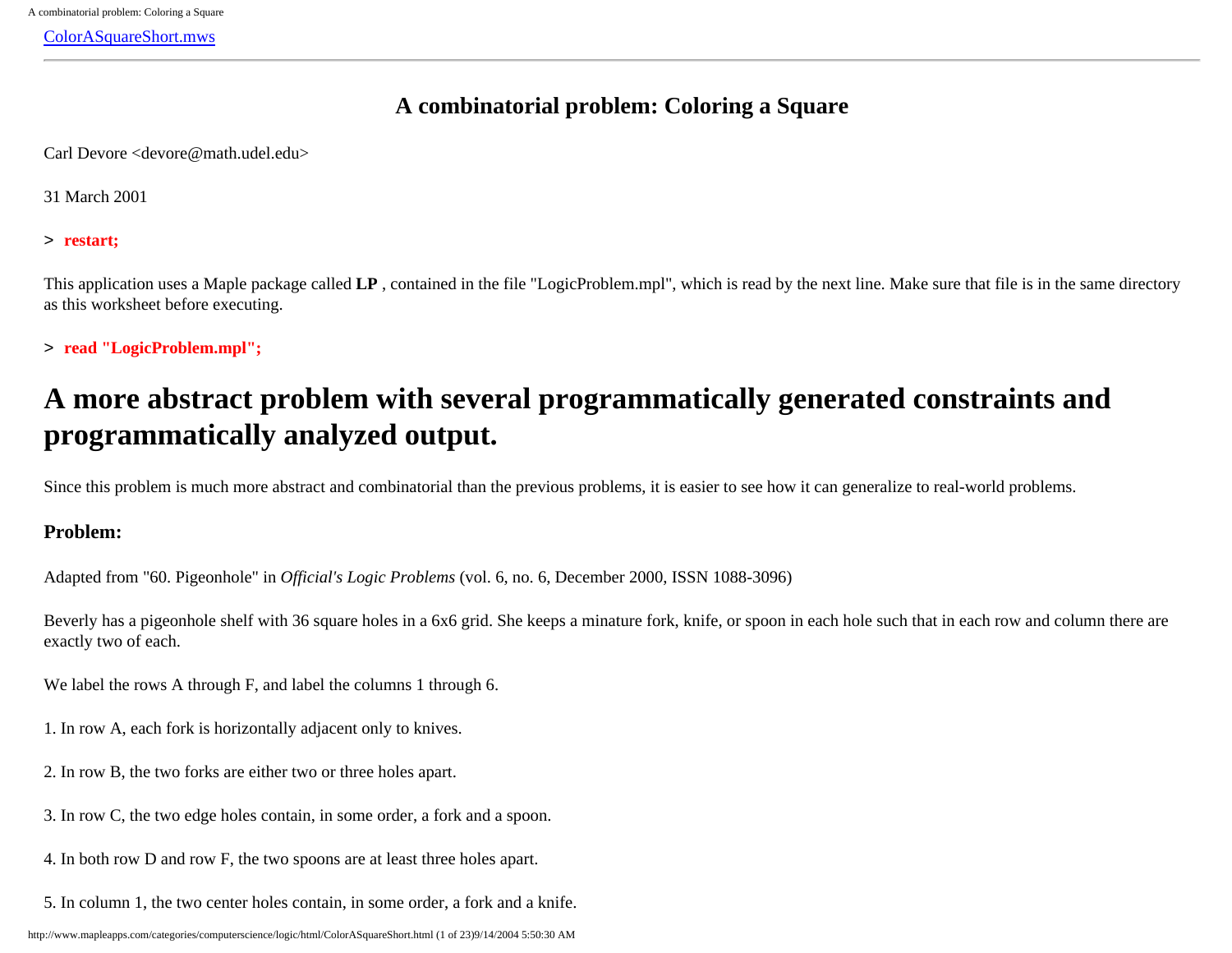- 6. In both column 2 and column 6, the two knives are two holes apart.
- 7. In column 4, the two knives are adjacent and the two forks are at least three holes apart.
- 8. In column 5, the two knives are either adjacent or four holes apart.

### **Solution:**

The problem can be stated in a more abstract and mathematical way thus: We seek to color a 6x6 grid with 3 colors in such a way that there are two of each color in every row and column and such that the other constraints are satisfied. I will take this interpretation later when I animate the solution process,

It is obvious that there are 12 of each item. To encode the problem, we must think of each fork, knife, and spoon as a distinct entity, although in the final solution, it does matter *which* fork, knife, or spoon goes in a particular hole. Once we think of them as distinct entities, we need to specify the constraints in such a manner that the item in each position in uniquely specified. There are two approaches to this, which I'll call "ByRows" and "ByCols".

In approach "ByRows", we consider the left fork in row A to be fork1, the right fork in row A to be fork2, the left fork in row B to be fork3, etc., and similarly for the spoons and knives. In approach "ByCols", we consider the upper fork in column 1 to be fork1, the lower fork in column 1 to be fork2, etc. "ByRows" makes constraints 2 and 4 easy to encode, and 6, 7, and 8 difficult. Vice versa for "ByCols". Constraint 1 is slightly easier in "ByRows". Constraints 3 and 5 are easy in either case. For the present solution, I will use "ByRows". In a subsequent solution, I will use both.

## > **V:= ['holes\_BR', 'items']:**

The "d" is lowercase below to avoid conflict with the differentiation operator.

### > **rows:= [A,B,C,d,E,F]:**

"BR" stands for By Rows.

 $>$  holes BR:= [seq(seq(cat(j,i), i= 1..6), j= rows)];

holes  $BR =$ 

 $[A1, A2, A3, A4, A5, A6, B1, B2, B3, B4, B5, B6, C1, C2, C3, C4, C5, C6, d1, d2, d3, d4, d5, d6, El, E2, E3, E4, E5, E6, Fl, F2, F3, F4, F5, F6]$ 

- > **forks:= {f||(1..12)}: spoons:= {s||(1..12)}: knives:= {k||(1..12)}:**
- > **items:= [op(spoons), op(knives), op(forks)];**

items = [s7, s8, s10, s11, s1, s2, s6, s9, s3, s4, s5, s12, k4, k5, k12, k6, k9, k3, k10, k11, k7, k8, k2, k1, f3, f4, f12, f3, f9, f1, f3, f11, f6, f7, f8, f1]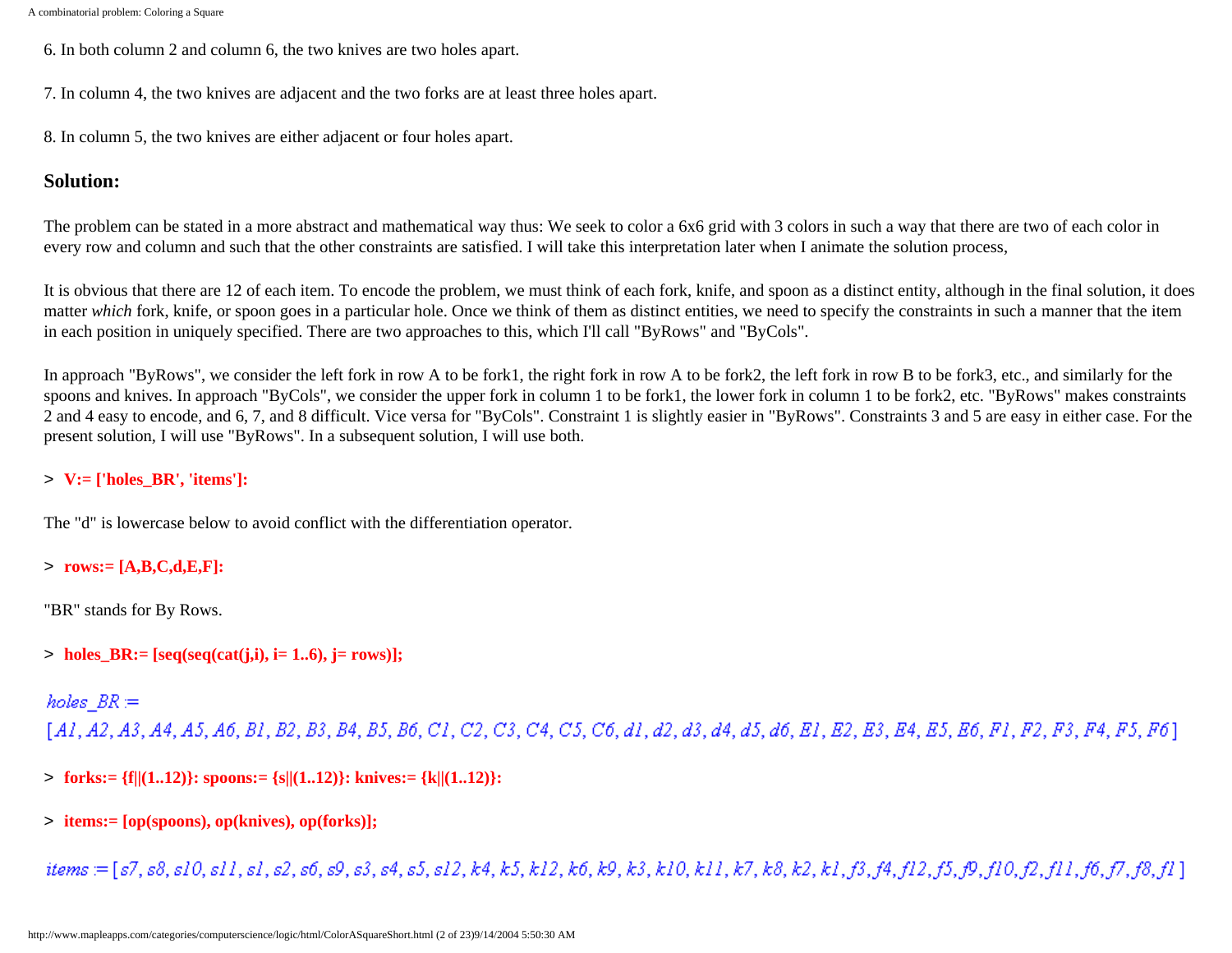- > **Types:= [fork, knife, spoon]:**
- > **TypeToItem:= table([knife= knives, fork= forks, spoon= spoons]):**
- > **NotItem:= table([seq(t = {op(items)} minus TypeToItem[t], t= Types)]):**
- > **for t in Types do for i in TypeToItem[t] do setattribute(i, t) od od;**
- > **BR:= LogicProblem(V):**

This procedural constraint forces the forks in row A to be only next to knives.

```
> Clue1:= proc(M)
local pos_f1, pos_f2, pos_k1, pos_k2, Vh, C, L, k;
use VarNum= M:-VarNum, ConstNum= M:-ConstNum, `&Soln`= M:-`&Soln` in
Vh:= VarNum(holes_BR);
pos_f1:= ConstNum(f1) &Soln Vh;
pos_f2:= ConstNum(f2) &Soln Vh;
pos_k1:= ConstNum(k1) &Soln Vh;
pos_k2:= ConstNum(k2) &Soln Vh;
C:= [];
if pos f1 > ConstNum(A1) then
if pos_k2 > 0 and pos_k2 <>pos_f1+1 then return true fi;
if pos k1 > 0 and pos k1 < pos f1-1 then return true fi;
C:= [k1 = holes\_BR[pos_f1-1], k2 = holes\_BR[pos_f1+1]]elif pos f1 = ConstNum(A1) then
if pos_k1 > 0 and pos_k1 <>pos_f1+1 then return true fi;
C:= [k1 = A2]fi;
if pos f2 > 0 and pos f2 < ConstNum(A6) then
if pos_k2 > 0 and pos_k2 <>pos_f2+1 then return true fi;
if pos_k1 > 0 and pos_k1 <>pos_f2-1 then return true fi;
C := [op(C), k1 = holes\_BR[pos_12-1], k2 = holes\_BR[pos_12+1]]elif pos f2 = ConstNum(A6) then
if pos_k2 > 0 and pos_k2 <>pos_f2-1 then return true fi;
C:= [op(C), k2 = A5]fi;
for k in [k1,k2] do
L:= \text{map}(\text{rhs}, \text{select}(e -> \text{lls}(e) = k, C));if nops(L)=2 and L[1]<>L[2] then return true fi
od; 
end use; 
false, evalb(pos_f1>0 and pos_f2>0 and pos_k1>0 and pos_k2>0), C
```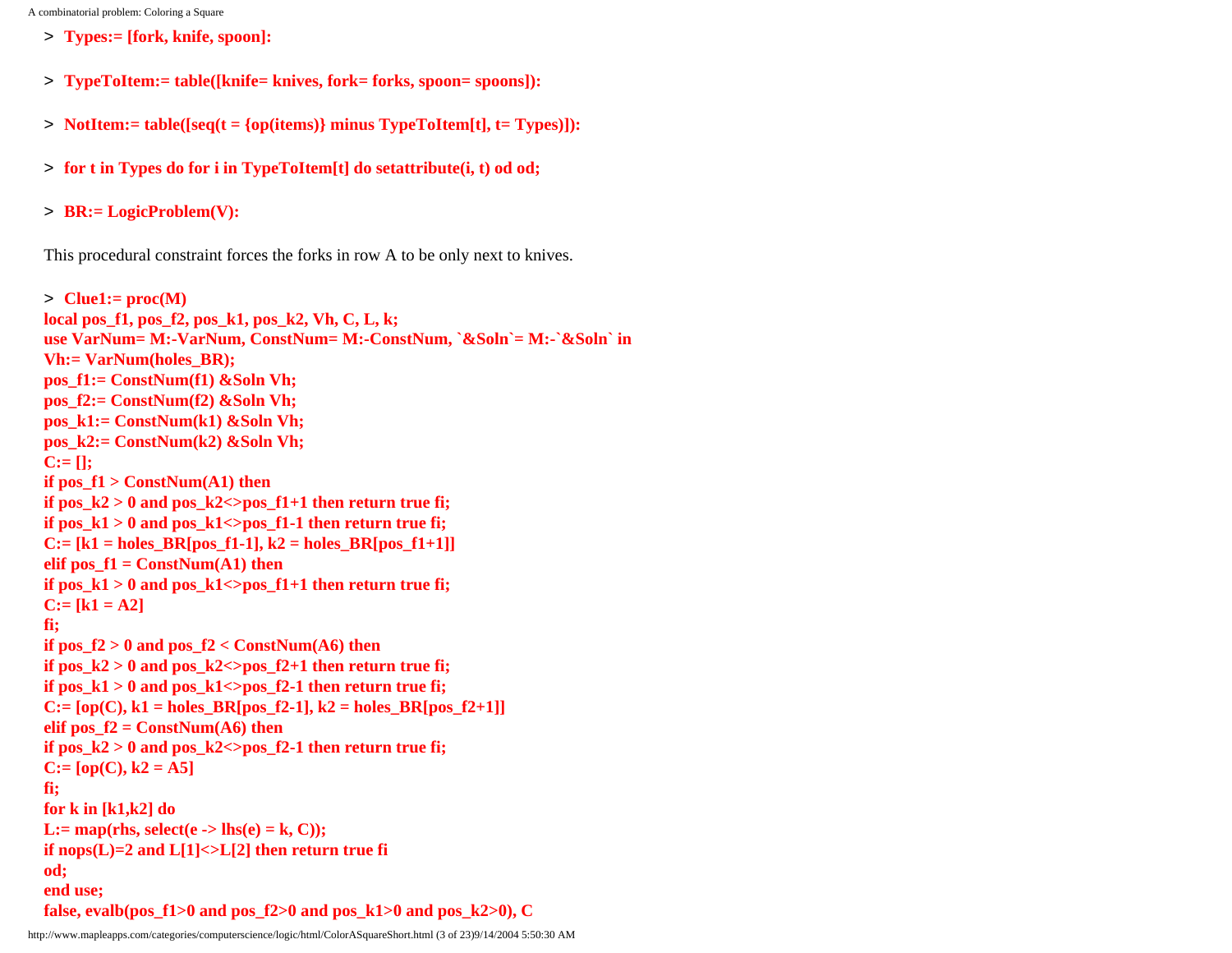#### **end proc:**

This procedural constraint enforces the 2-each-per-column constraint and constraints 6, 7, and 8.

This procedure uses the selectremove builtin function which is new to Maple6.

```
> Cols:= proc(M, item_col)
local Type, Vi, col, item_count, blanks, row, blank_count, pos, result, ExcludeRows;
Type:= item_col[1];
col:= item_col[2];
use `&Soln`= M:-`&Soln`, ConstNum= M:-ConstNum, VarNum= M:-VarNum, Consts= M:-Consts, `&?`= M:-`&?` in
userinfo(4, 'Constraints', print(PrintSoln(holes BR &? ``)));
Vi:= VarNum(items); 
pos:= [];
blanks:= 
select
(proc(row)
local item;
item:= ConstNum(cat(rows[row], col)) &Soln Vi;
if item\langle 0 \rangle then if attributes(Consts[item]) = Type then pos:= [op(pos), row] fi; false else true fi;
end
,[$1..6]
);
end use;
blank_count:= nops(blanks);
item_count:= nops(pos);
if item_count > 2 or item_count+blank_count < 2 then return true
elif item_count>0 then
ExcludeRows:= proc(Cond)
local C, row, bad_rows, good_rows;
# Note that it is possible at this point to make a sophisticated analysis for the case item_count=0.
# However, I have not attempted that here. To do so would significantly improve the runtime by reducing the number of guesses.
if item_count=1 then
bad_rows, good_rows:= selectremove(r -> Cond(r, pos[1]), blanks);
userinfo(4,'Constraints', good_rows, bad_rows); 
C:= [seq(Distinct([cat(rows[row], col), TypeToItem[Type]]), row= bad_rows)];
if nops(good_rows)=1 then 
return false, false, [op(C), Distinct([cat(rows[good_rows[1]], col), NotItem[Type]])]
elif nops(good_rows)=0 then
return true
fi;
false, false, C 
elif Cond(pos[2], pos[1]) then
```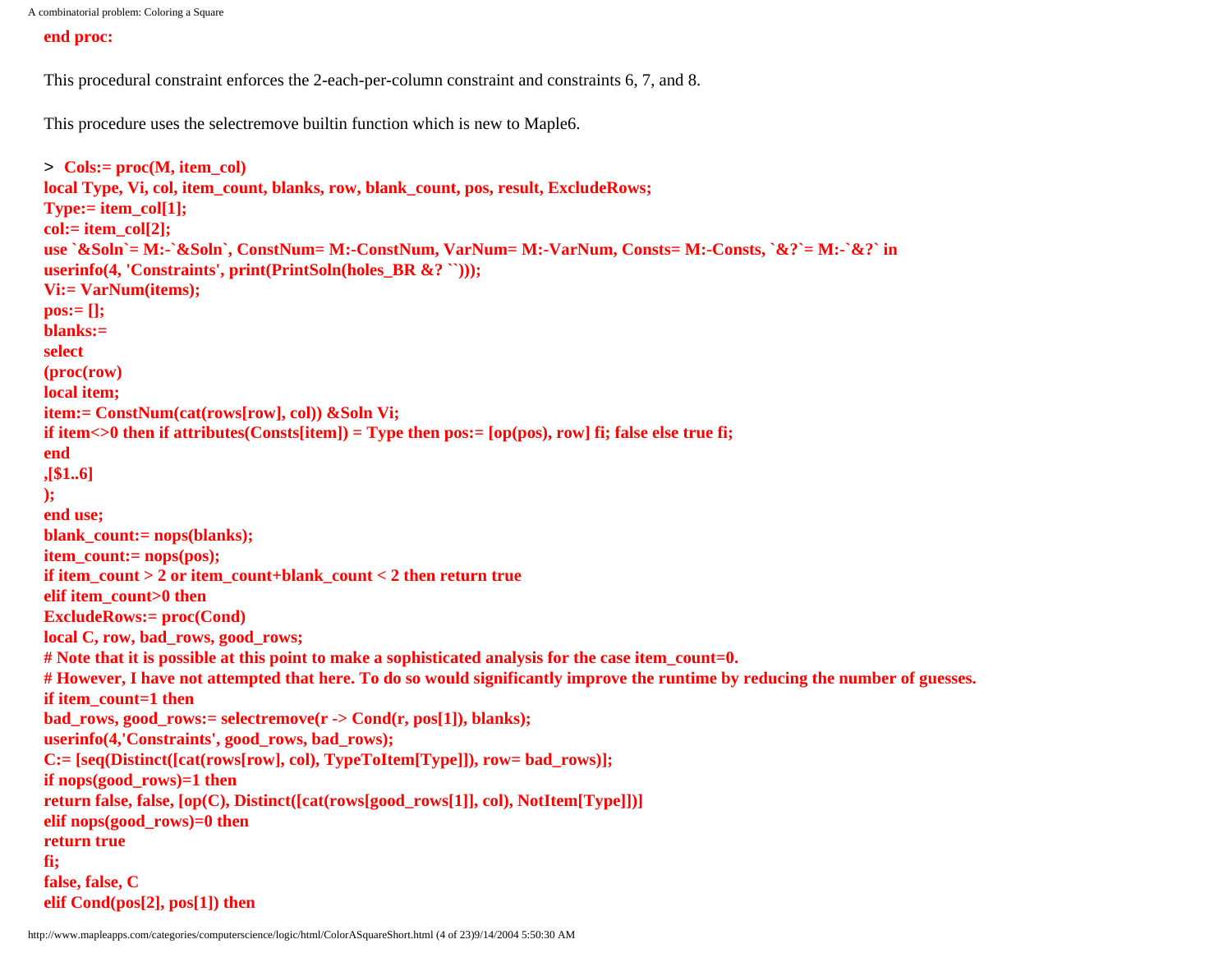```
true 
else
NULL
fi
end proc;
result:=
```

```
`if`((col=2 or col=6) and Type=knife 
,ExcludeRows(proc(p,q) option inline; abs(p-q)<>2 end) #Clue 6
,`if`(col=4 and Type=knife
,ExcludeRows(proc(p,q) option inline; abs(p-q)<>1 end) #Clue 7a 
,`if`(col=4 and Type=fork 
,ExcludeRows(proc(p,q) option inline; abs(p-q)<3 end) #Clue 7b
,`if`(col=5 and Type=knife
,ExcludeRows(proc(p,q) option inline; abs(p-q)<>1 and abs(p-q)<>4 end) #Clue 8
,NULL
)
)
)
);
if result<>NULL then userinfo(4,'Constraints',result); return result fi
fi;
if blank_count=0 or item_count=2 then false, true 
elif blank_count+item_count=2 then
false, false, [seq(Distinct([cat(rows[row], col), NotItem[Type]]), row= blanks)]
else false, false
fi 
end proc:
```
This procedure interprets the solution chart in a way that is meaningful to this problem.

This procedure uses an array-constructor procedure, a feature new to Maple6.

```
> PrintSoln:= proc(Sol)
rtable
(1..6, 1..6
,proc(i,j) 
local item, F, K, S, _; 
item:= attributes(Sol[6*(i-1)+j, 2]); 
`if`(item=fork, F, `if`(item=spoon, S, `if`(item=knife, K, _))) 
end
)
end:
```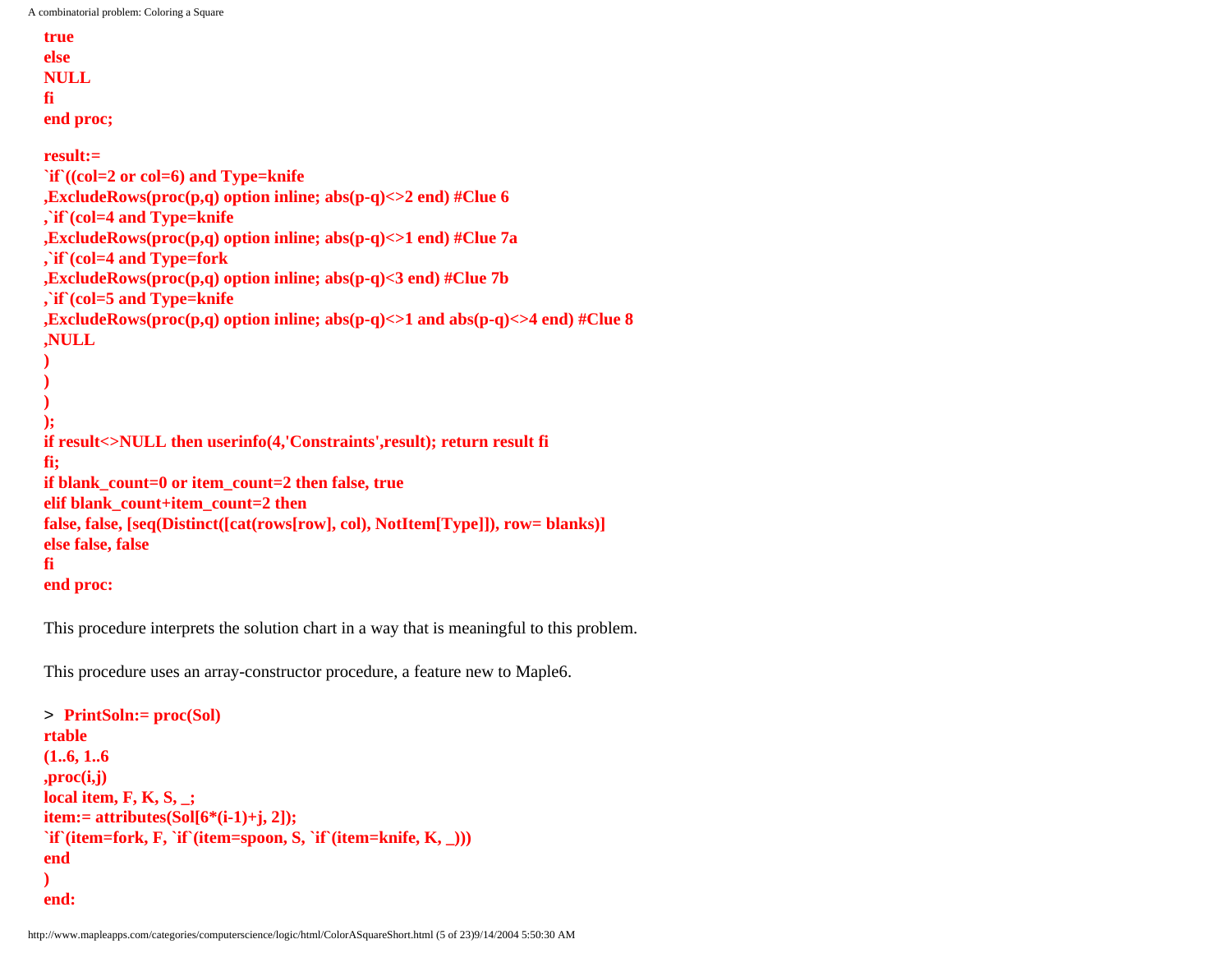This procedure will be used in a dummy constraint so that we can watch the solution progress. It is useful to watch the solution progress so that you can improve the efficiency of your procedural constraints. Also, I will save each iteration for an animation later. Note that I used  $&8$ ? Solved to stop collecting this information once a consistent solution is reached. The second return value, true, causes the dummy constraint to be removed from the unsatisfied list.

Note how I refer to the global variables with :-. This feature is new to Maple6.

```
> ShowIter:= proc(M)
local S; 
use \& 2^x = M : \& 2^x \in \mathbb{R}if &? Solved then return false, true fi; 
S:= PrintSoln(holes_BR &? ``);
print(`\n`, S, ` Depth`= &? CountGuesses) 
end use;
:-frame:= :-frame+1;
:-Frames[:-frame]:= eval(S); 
false, false 
end proc:
```
This procedure illustrates a technique that is very useful in debugging large problems -- we change the infolevel settings after a certain number of guesses have been made. Note how I retrieve the number of guesses as the eigth member of the stats list.

Note how I specify that infolevel is a global. This feature is new to Maple6.

```
> IncreaseInfo:= proc(M, opts)
use \&? = M:-\&? in
if [&? Stats][8] = opts[1] then :-infolevel[all]:= opts[2]; return false, true fi
end use;
false, false
end proc:
```
Note in the following how large sequences of constraints can be generated. Note that it is allowed to refer to the variables (but not the constants) by their internal reference numbers. This usually makes the output of a long list of programmatically generated constraints easier to read for debugging purposes.

> **Vholes:= BR:-VarNum(holes\_BR); Vitems:= BR:-VarNum(items):**

```
Vholes = 1
```
> **Constraints:= [#This guarantees that there are two of each item in each row and that they are ordered as specified above. seq(op([Less([cat(it,1), cat(it,2), B1], Vholes)**  $\text{seq}(Less(\text{holes} BR[6*(i-1)], \text{cat}(it,2*i-1), \text{cat}(it,2*i), \text{holes} BR[6*(i-1)], \text{Vholes}), i= 2..5)$ **,Less([E6, cat(it,11), cat(it,12)], Vholes)**

http://www.mapleapps.com/categories/computerscience/logic/html/ColorASquareShort.html (6 of 23)9/14/2004 5:50:30 AM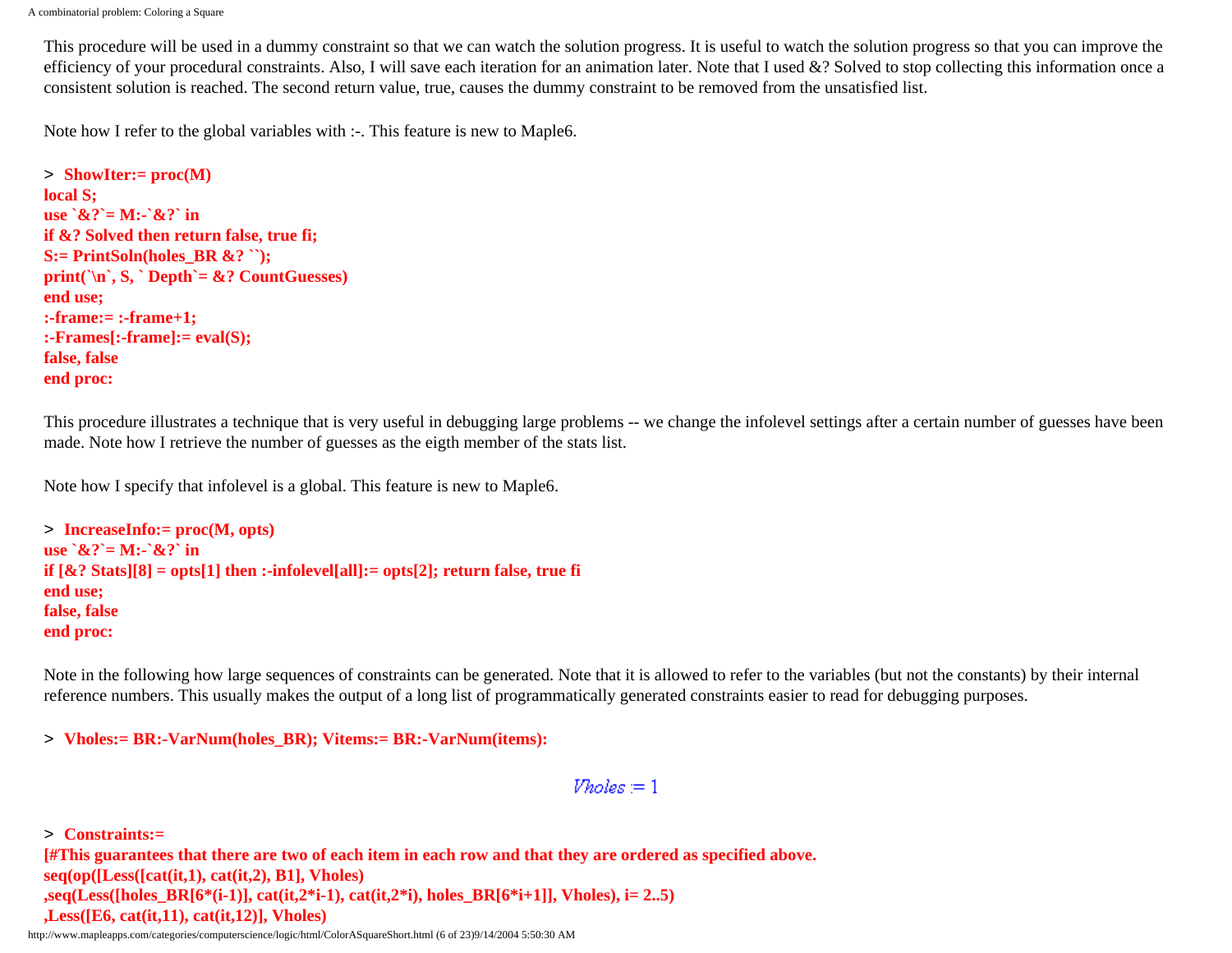```
])
,it= [f,s,k]
)
```
**#Use the procedure Cols for each item-column pair. ,seq(seq(Proc(Cols, [item, col]), item= Types), col= 1..6)**

**#Clue 1 ,NextTo(f1, k1, Vholes), NextTo(f2, k2, Vholes), Less(k1, f2, Vholes), Less(f1, k2, Vholes) ,Distinct([ {A1, A6}, knives]) ,Proc(Clue1, [])**

**#Clue 2 # Note that the various procedures that I have included for use with "Rel" are exports, and thus the module prefix # is needed if the module is not invoked with "with". ,Rel(BR:-Equation, f3, f4, Vholes, [{\_A+2, \_A+3}, {\_B-2, \_B-3}])**

```
#Clue 3
,Distinct([{C1,C6}, knives]), Rel(BR:-DifferentBlock, C1, C6, Vitems, [forks, spoons])
```
**#Clue 4 # Here I introduce the Separated constraint type. The number in square brackets indicates the MINimum number # of other items that must be between the two specified items. ,Rel(BR:-Separated, s7, s8, Vholes, [2]) ,Rel(BR:-Separated, s11, s12, Vholes, [2])**

**#Clue 5 ,Distinct([{C1,d1}, spoons]), Rel(BR:-DifferentBlock, C1, d1, Vitems, [forks, knives])**

```
,Dummy(proc() :-frame:= 0; false, true end, [])
,Dummy(ShowIter, [])
,Dummy(IncreaseInfo, [89, 1])
]:
```
- > **BR:-Reinitialize();**
- > **infolevel['Constraints']:= 0: infolevel['TC']:= 0: infolevel[all]:= 0: BR:-CollectStats:= true:**
- > **BR:-UniquenessProof:= false:**
- > **interface(rtablesize=37);**
- > **frame:= 0:**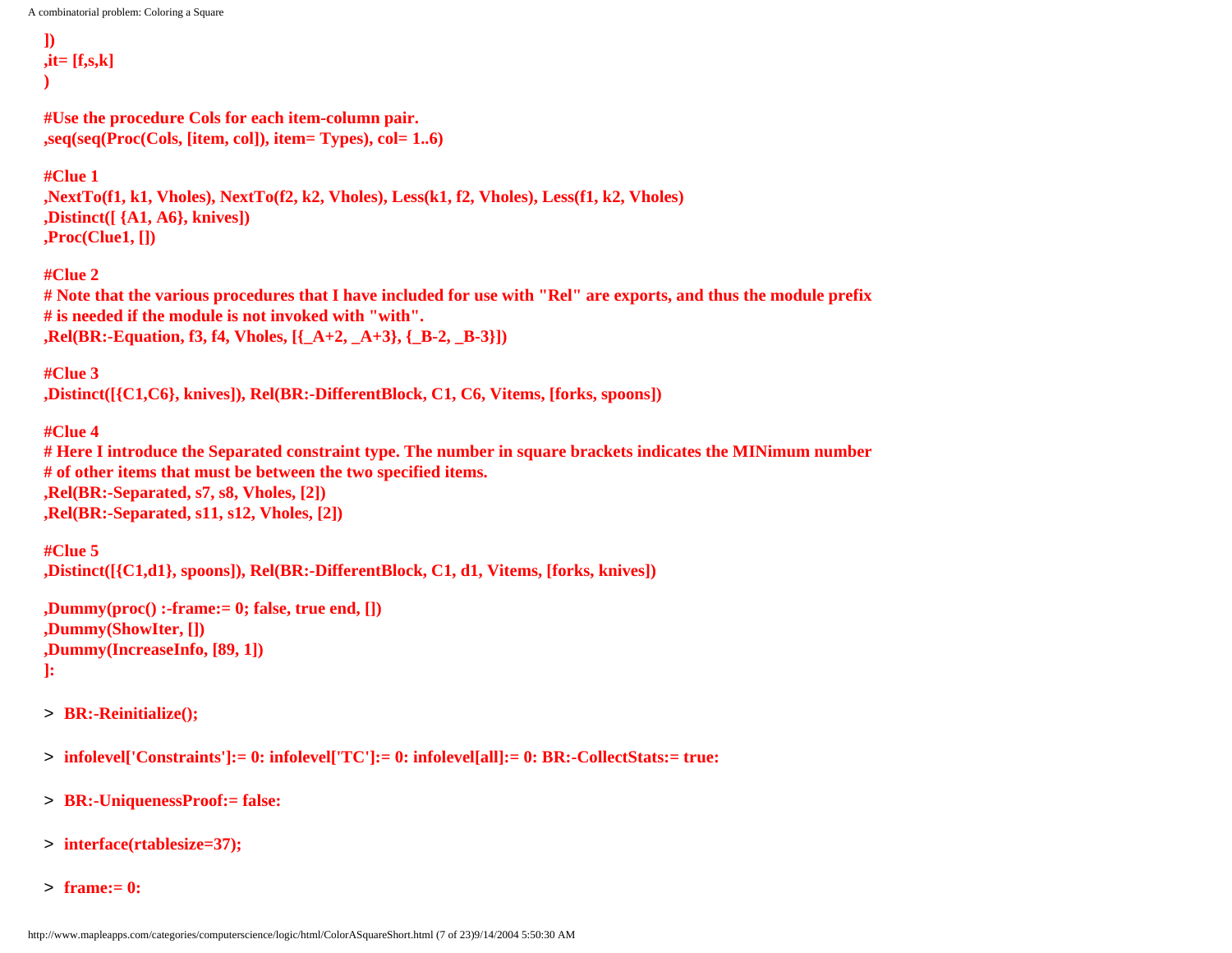> **st:= time():**

**Note: In order to load the HTML display of this worksheet efficiently, the output for the first half of the worksheet has been greatly abbreviated. Please download the actual .mws file to view the complete output.**

> **PrintSoln(BR:-Satisfy(Constraints));**



Warning, computation interrupted

> **time()-st;**

### > **use BR in &? ShowStats end;**

Animate the progression of the solution. We will consider a fork to be a pink square, a spoon to be a yellow square, and a knife to be a turquoise square. Currently unknown positions will be shown as black.

```
> plotgrid:= proc(G)
local i,j, colors, F,S,K;
colors:= 
rtable
(1..6, 1..6
\mathbf{f}(\mathbf{i}, \mathbf{j}) -> `if` (cat(G[i,j])=cat(F), [1,.5,.7]
,`if`(cat(G[i,j])=cat(S), [1,1,0]
,`if`(cat(G[i,j])=cat(K), [0,1,.8], [0,0,0])
)
)
);
PLOT
(POLYGONS
```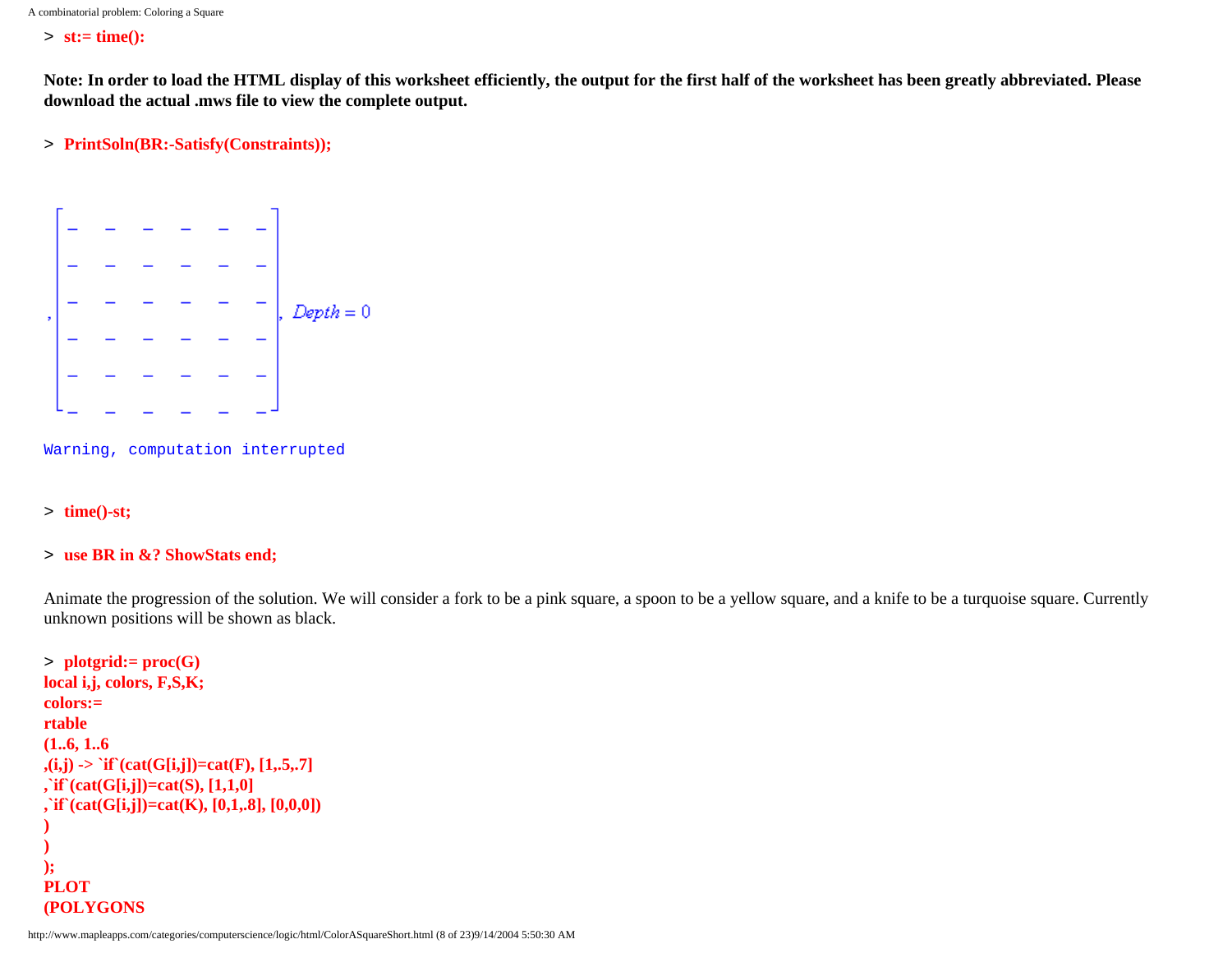```
(seq(seq([[j,-i], [j,-i-1], [j+1,-i-1], [j+1,-i]], i= 1..6), j= 1..6)
,COLOUR(RGB, seq(seq(op(colors[i,j]), i= 1..6), j= 1..6))
)
)
end proc:
> AnimateSoln:= 
Frames -> 
plots[display]
([seq(plotgrid(Frames[i]), i= 1..frame)]
```
- **,insequence= true, axes= none, scaling= constrained**
- **):**

### > **AnimateSoln(Frames);**

Remember to click on plot and then click on the animation controls at the top of the screen to play it. I would also suggest that you slow down the frame rate some.

It is interesting to note how many times the program changes its mind about the first row. This suggests that it may be possible to improve the solution time bysharpening procedural constraint forthe first row.

Now I will redo the problem and try for a uniqueness proof.

- > **infolevel[all]:= 0:**
- > **BR:-Reinitialize();**
- > **BR:-UniquenessProof:= true:**
- > **st:= time():**

I will remove the 2 dummy constraints to speed up the solution a bit.

Warning: the next command takes about 3 minutes on my AMD K6 600 MHz processor.

- > **PrintSoln(BR:-Satisfy(subsop(-1= NULL, -2= NULL, Constraints)));**
- > **time()-st;**
- > **use BR in &? ShowStats end;**

# **The technique of multiple communicating problems**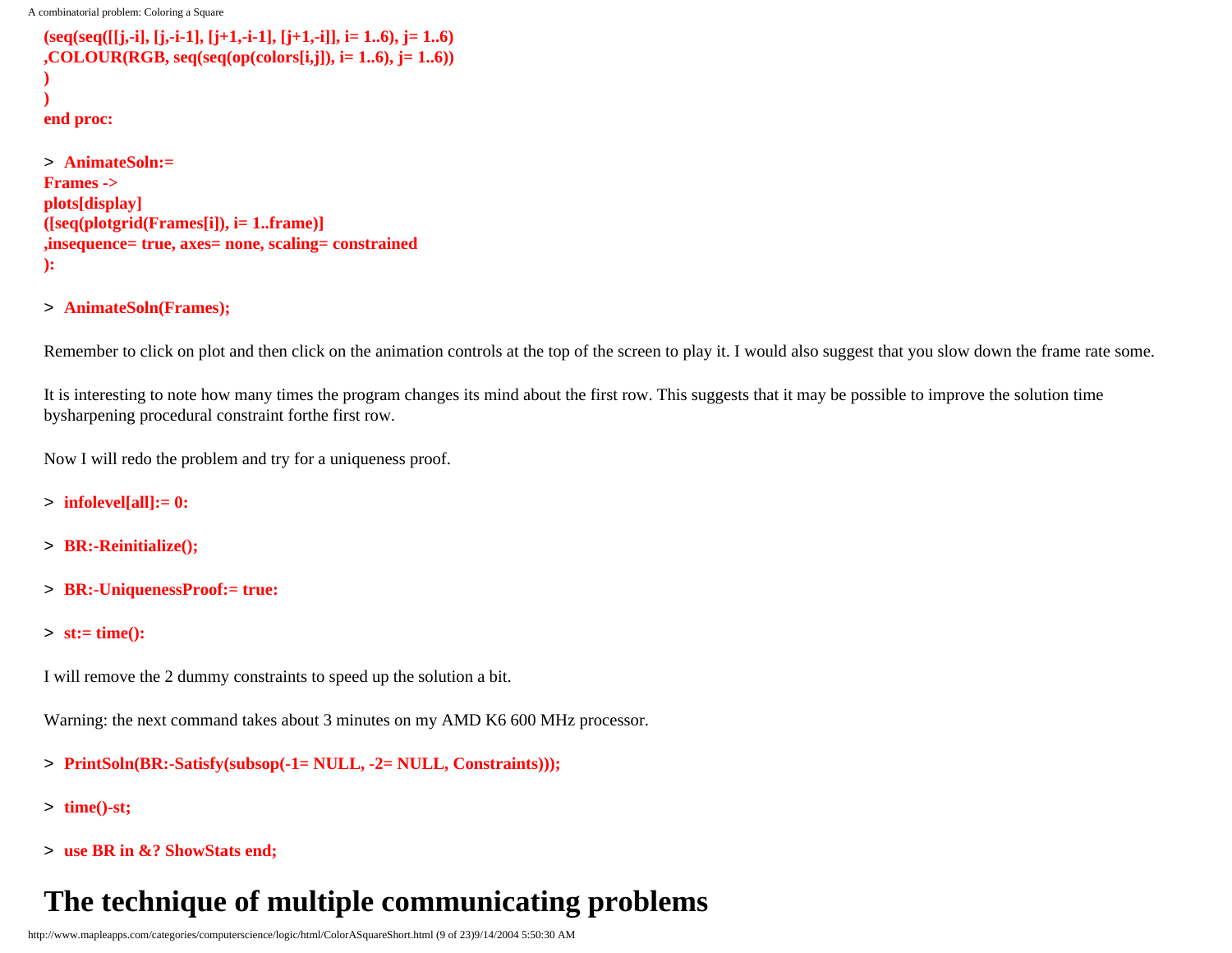A far more sophicated approach to solving this problem is as follows: We set up two problems. The first problem is encoded in the "ByRows" manner; the second in the "ByCols" manner. Each problem only has the constraints that are easy for that problem (as long as every constraint is specified in at least one of the two problems!). Then a procedural constraint is used to pass information between the problems. This technique is extremely powerful.

This approach shows the awesome power of Maple6's module construct.

Construct the list of holes by columns:

 $\geq$  holes BC:= [seq(seq(cat(j,i), j= rows), i= 1..6)];

## holes  $BC =$

[A1, B1, C1, d1, E1, F1, A2, B2, C2, d2, E2, F2, A3, B3, C3, d3, E3, F3, A4, B4, C4, d4, E4, F4, A5, B5, C5, d5, E5, F5, A6, B6, C6, d6, E6, F6]

- > **BC:= LogicProblem([holes\_BC, items]):**
- > **BR:-UniquenessProof:= true:**

### > **BC:-CollectStats:= true:**

We consider ByRows to be the master problem because it has the procedural constraint for clue 1. This decision is somewhat arbitrary, but it makes some sense to me. All guessing will be done in ByRows.

### > **BC:-AutoGuess:= false:**

It doesn't make any sense to try a uniqueness proof in the slave problem.

- > **BC:-UniquenessProof:= false:**
- > **BC:-Quiet:= true:**

We need a procedure that can interpret the grids in a way that is meaningful to both problems so that information can be passed between the two. Note that the position letters and numbers mean the same thing in both problems; whereas the item numbers mean different things. For example, suppose that in ByRows we know that position C3 is matched with fork5. Then we can tell ByRows that position C3 is a fork, but we can't say which particular fork it is. Also, if we merely know in ByRows that position C3 is not any spoon, we can pass that information directly to ByCols.

We also need this utility procedure for subset checking.

```
> `&subset`:= proc(A,B)
local i;
for i in A do if not member(i,B) then return false fi od;
```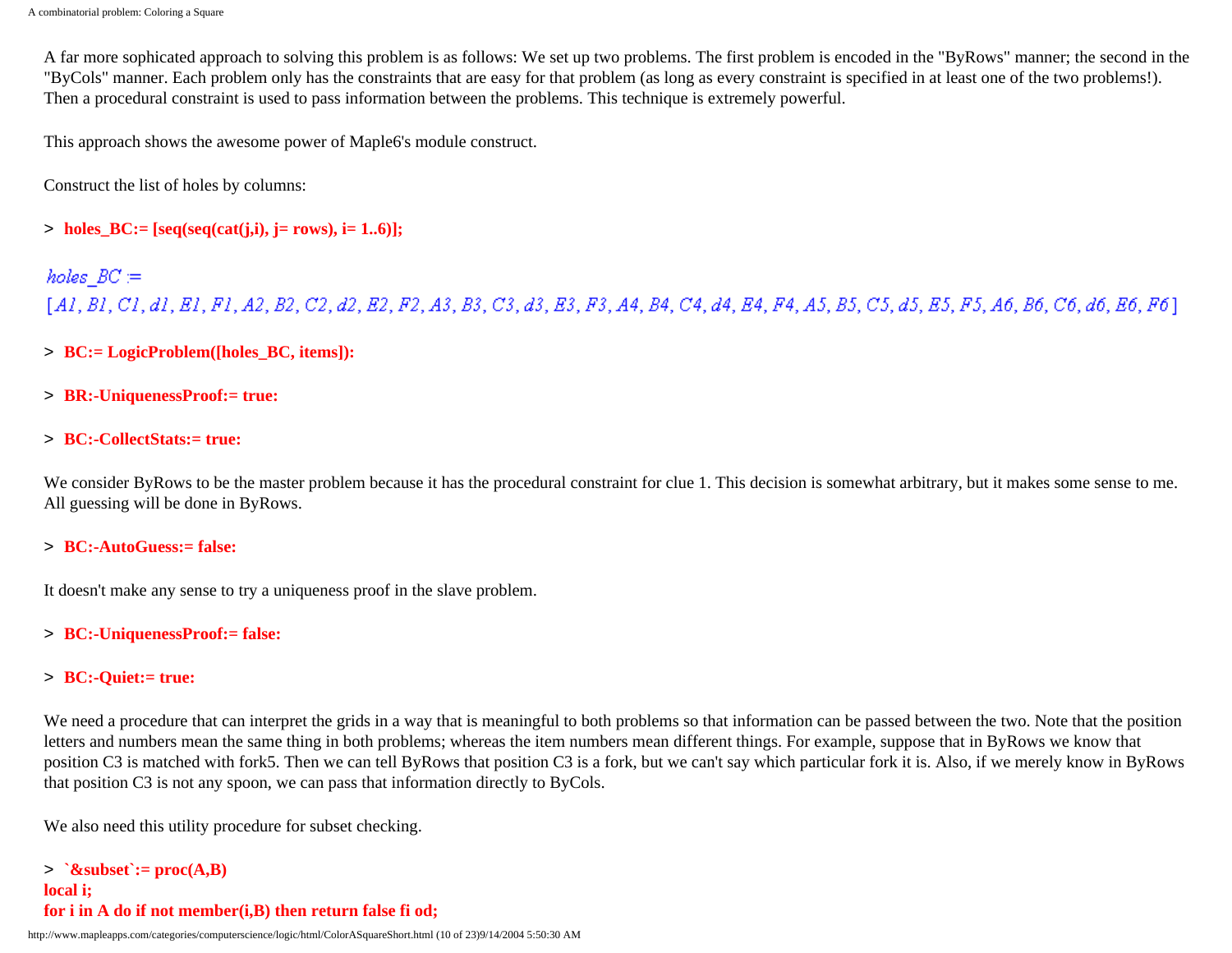```
A combinatorial problem: Coloring a Square
```

```
true
end proc:
```

```
> Interpret:= proc(M)
local h, Type, Q, C, Nots,i;
C:= [];
# Note that 'items' is identical, both internally and externally, in both problems.
# Also that holes_BR and holes_BC are equal as sets.
use \&? = M:-\&? in
for h in holes_BR do
Q:= &? h;
if Q:: \cong then C := [op(C), Distinct([h, NotItem[attributes(op([2,1], 0))]])]else
Nots:= op(2, Q);
for Type in [knives, forks, spoons] do 
if Type &subset Nots then C:= [op(C), Distinct([h, Type])] fi
od
fi
od
end use;
C
end proc:
```
Now we need a procedural constraint for ByRows that coordinates the exchange of information with ByCols.

We preserve the initial state of ByCols (that is, the state reached by its initial constraints) by making dummy guesses. Before every call to ByCols, we go back to this initial state. While it may at first seem wasteful to always go back to this initial state, note that a complete solution to the puzzle consists of  $36^2 = 1296$  bits of information. The initial state already has 1138 bits determined (as I will show you shortly).

If ByCols reaches a contradiction, we consider that a contradiction in ByRows also. Otherwise, we run Interpret on ByCols to pass constraints back to ByRows. This procedural constraint stays unsatisfied until a complete solution that is consistent in both problems is reached.

```
> Coordinate:= proc(This, That)
local changes;
# The "Interpretation" process is quite expensive. We only want to do it if there is nothing else that can be
# concluded in the Master under the current guess. Thus, we check "Changes". 
use `&?`= This:-`&?` in changes:= &? Changes end use; 
if changes = :-sav_changes then return false, false else :-sav_changes:= changes fi;
use `&?`= That[1]:-`&?`, Satisfy= That[1]:-Satisfy, GoBack= That[1]:-GoBack, Guess= That[1]:-Guess in 
if &? CountGuesses = 1 then GoBack() fi; 
Guess(Dummy(proc() false, true end, []));
Satisfy(Interpret(This)); 
evalb(&? CountGuesses = 0), This:-IsComplete(), `if`(&? Changes > 0, Interpret(That[1]), NULL)
```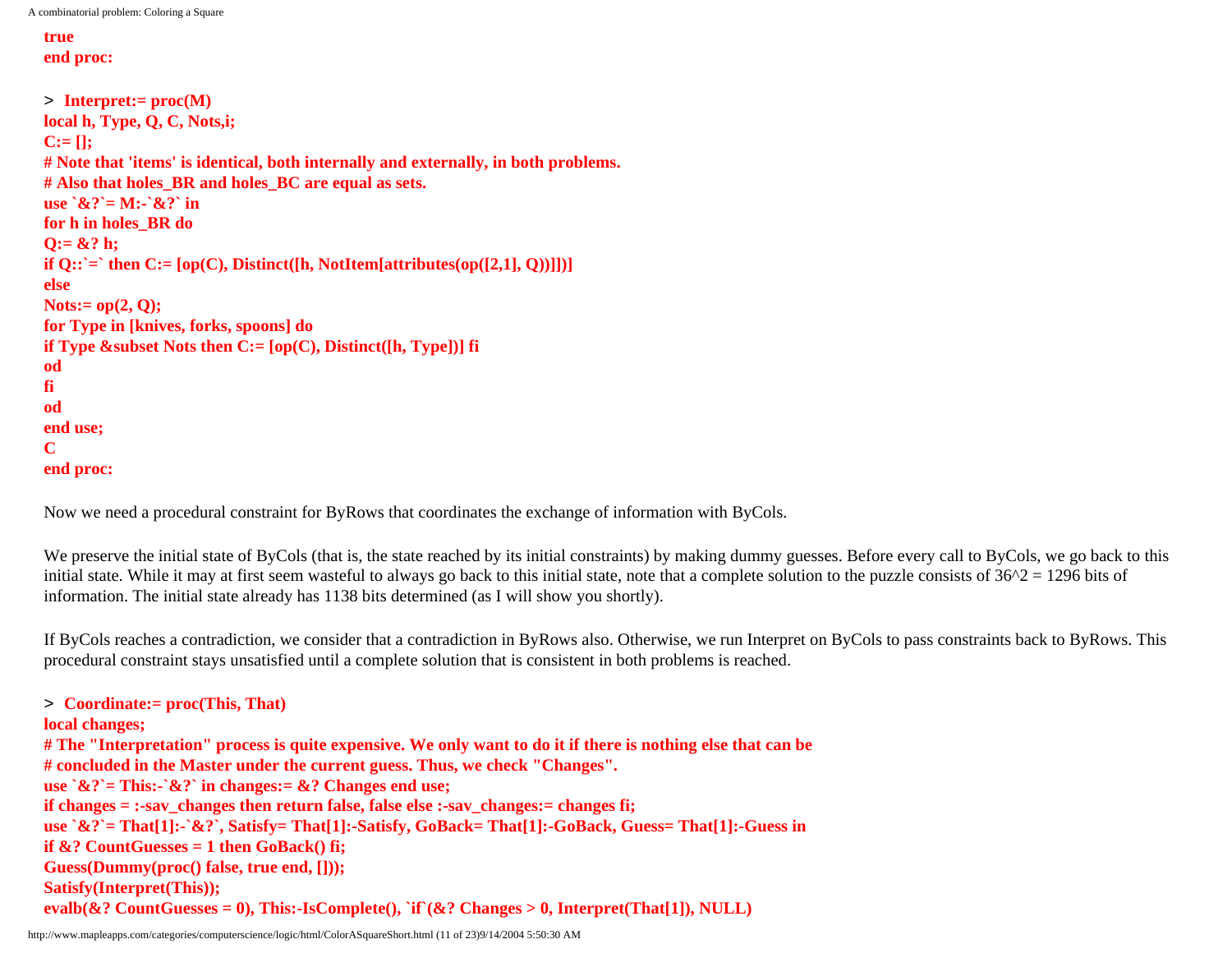```
end use;
end:
```
We just take the previous Constraint set, remove the Procedural constraints specified by the procedure "Cols", and add the above.

```
> RowConstraints:= 
[#This guarantees that there are two of each item in each row and that they are ordered as specified above.
seq(op([Less([cat(it,1), cat(it,2), B1], Vholes)
,seq(Less([holes BR[6*(i-1)], cat(it,2*i-1), cat(it,2*i), holes BR[6*(i-1)], Vholes), i= 2..5)
,Less([E6, cat(it,11), cat(it,12)], Vholes)
])
,it= [f,s,k]
)
#Clue 1
,NextTo(f1, k1, Vholes), NextTo(f2, k2, Vholes), Less(k1, f2, Vholes), Less(f1, k2, Vholes)
,Distinct([ {A1, A6}, knives])
,Proc(Clue1, [])
#Clue 2
,Rel(BR:-Equation, f3, f4, Vholes, [{_A+2, _A+3}, {_B-2, _B-3}])
#Clue 3
,Distinct([{C1,C6}, knives])
,Rel(BR:-DifferentBlock, C1, C6, Vitems, [forks, spoons])
#Clue 4
,Rel(BR:-Separated, s7, s8, Vholes, [2])
,Rel(BR:-Separated, s11, s12, Vholes, [2])
#Clue 5
,Distinct([{C1,d1}, spoons]), Rel(BR:-DifferentBlock, C1, d1, Vitems, [forks, knives])
,Proc(Coordinate, [BC])
,Dummy(proc() :-sav_changes:= 0; false, true end, [])
,Dummy(proc() :-frame:= 0; false, true end, [])
,Dummy(ShowIter, [])
,Dummy(proc() :-infolevel['sendmail']:= 0; false, true end, [])
```
**]:** 

Here, we put the constraints that are easy to specify by columns. Note that constraints that are easy to specify either way are included in both lists. Those would be the constraints that refer merely to an item's type rather than its number.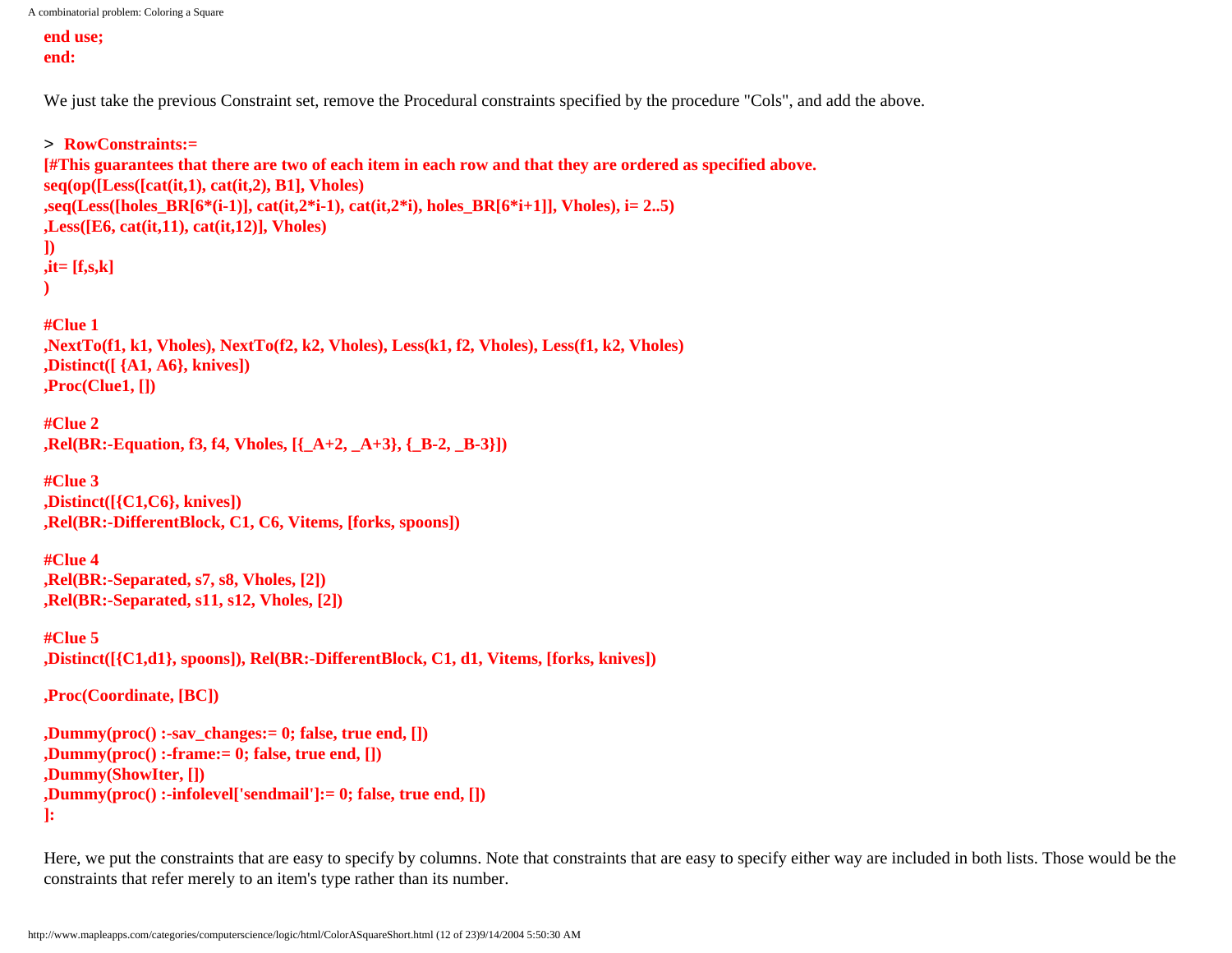```
> ColConstraints:= 
[#This guarantees that there are two of each item in each column and that they are ordered as specified above.
seq(op([Less([cat(it,1), cat(it,2), A2], Vholes)
,seq(Less([holes_BC[6*(i-1)], cat(it,2*i-1), cat(it,2*i), holes_BC[6*i+1]], Vholes), i= 2..5)
,Less([F5, cat(it,11), cat(it,12)], Vholes)
])
,it= [f,s,k]
)
```
**#Clue 1 ,Distinct([{A1, A6}, knives])**

**#Clue 3 ,Distinct([{C1,C6}, knives]), Rel(BC:-DifferentBlock, C1, C6, Vitems, [forks, spoons])**

**#Clue 5 ,Distinct([{C1,d1}, spoons]), Rel(BC:-DifferentBlock, C1, d1, Vitems, [forks, knives])**

**#Clue 6 ,Rel(BC:-Equation, k3, k4, Vholes, [{\_A+2}, {\_B-2}]) ,Rel(BC:-Equation, k11, k12, Vholes, [{\_A+2}, {\_B-2}])**

**#Clue 7a ,Succ(k8, k7, Vholes)**

**#Clue 7b ,Rel(BC:-Separated, f7, f8, Vholes, [2])**

**#Clue 8 ,Rel(BC:-Equation, k9, k10, Vholes, [{\_A+1, \_A+4}, {\_B-1, \_B-4}]) ]:** 

Note how much easier it has been to specify the problem in this form.

> **infolevel[all]:= 0:**

> **BR:-Reinitialize(): BC:-Reinitialize():**

> **st:= time():**

Generate the "initial state" for ByCols.

> **BC:-Satisfy(ColConstraints):**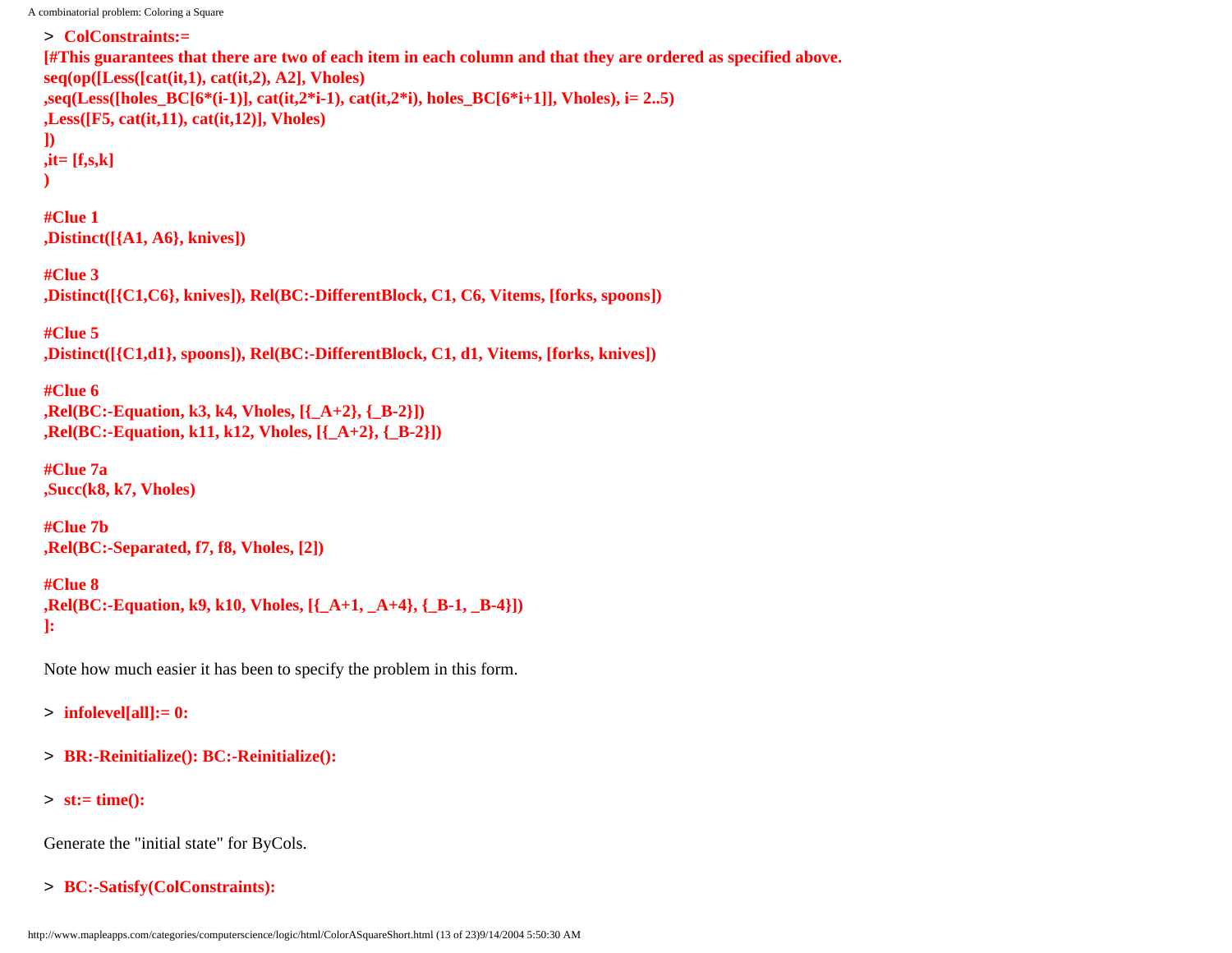That initial state contains a significant amount of information:

### > **use BC in &? Changes end;**

Interpret the initial state and pass it to the main problem.

> **PrintSoln(BR:-Satisfy([op(RowConstraints), op(Interpret(BC))]));**



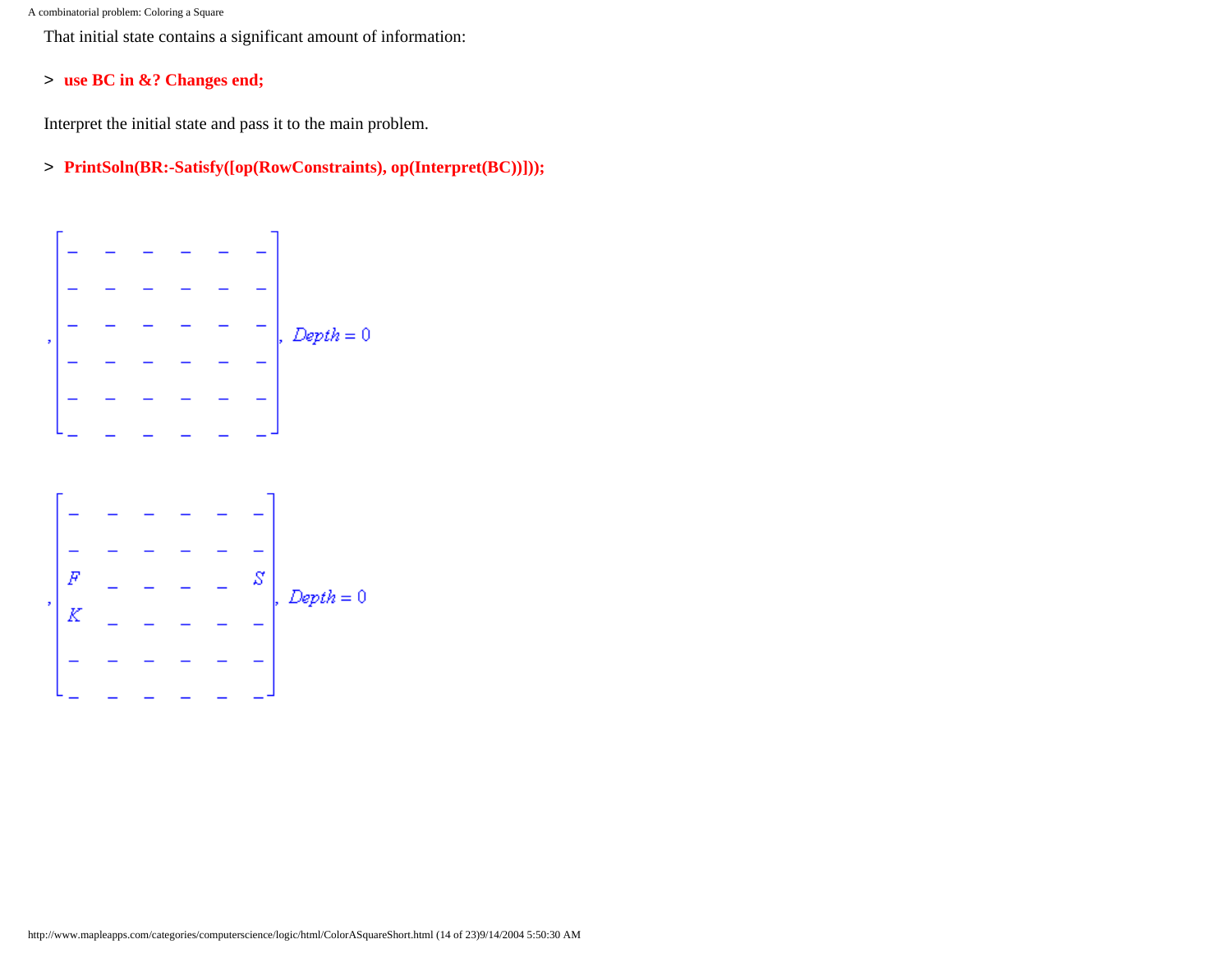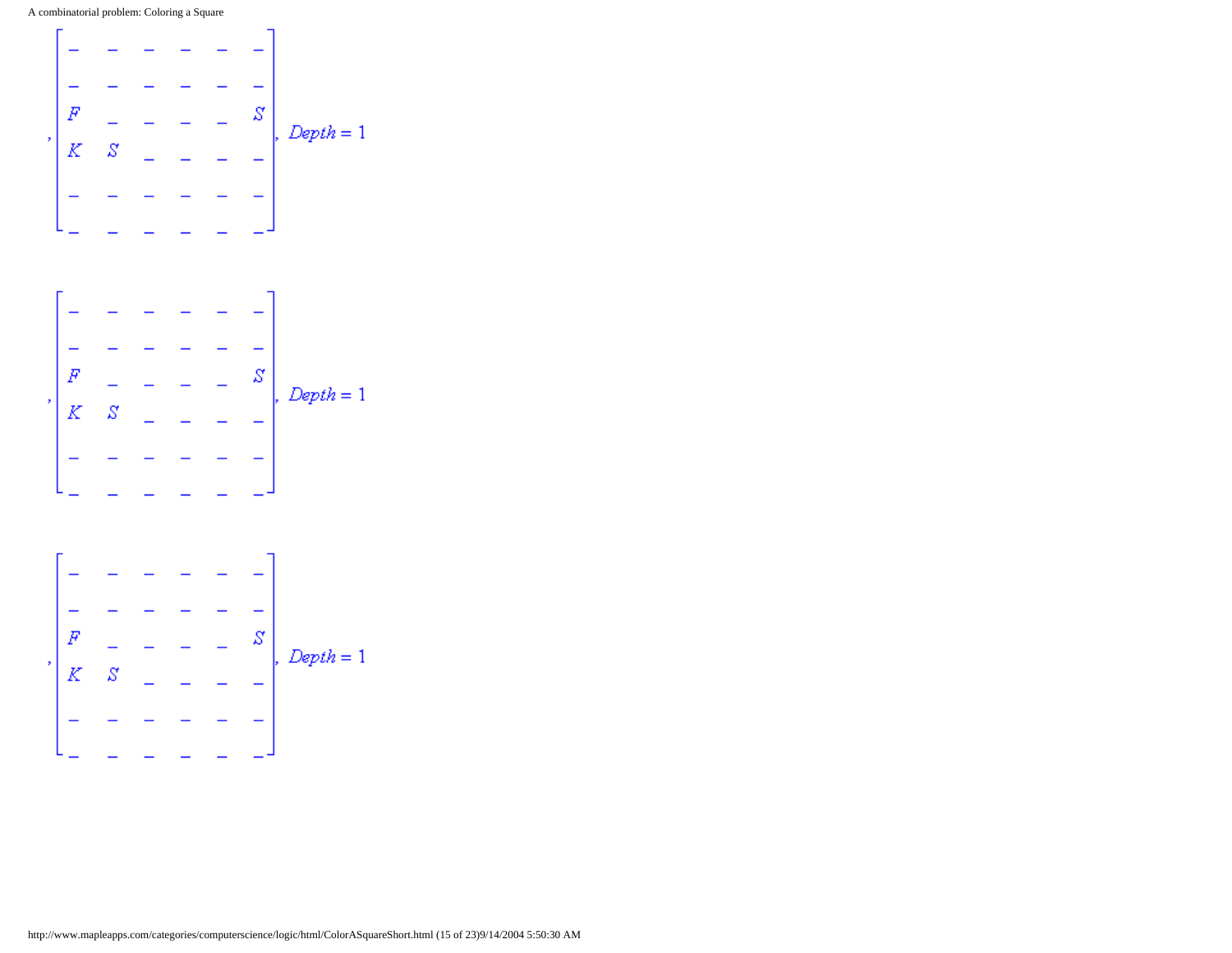

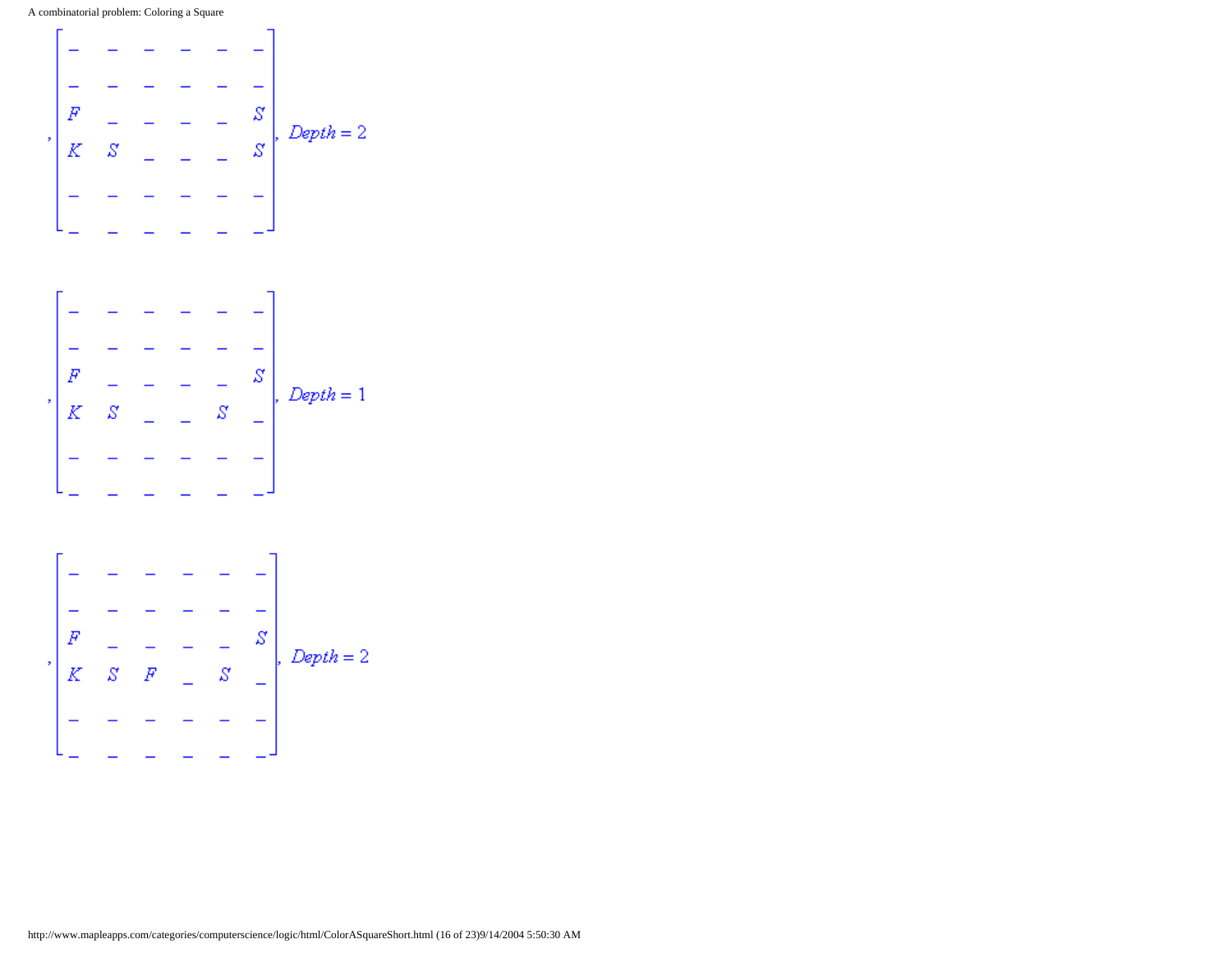

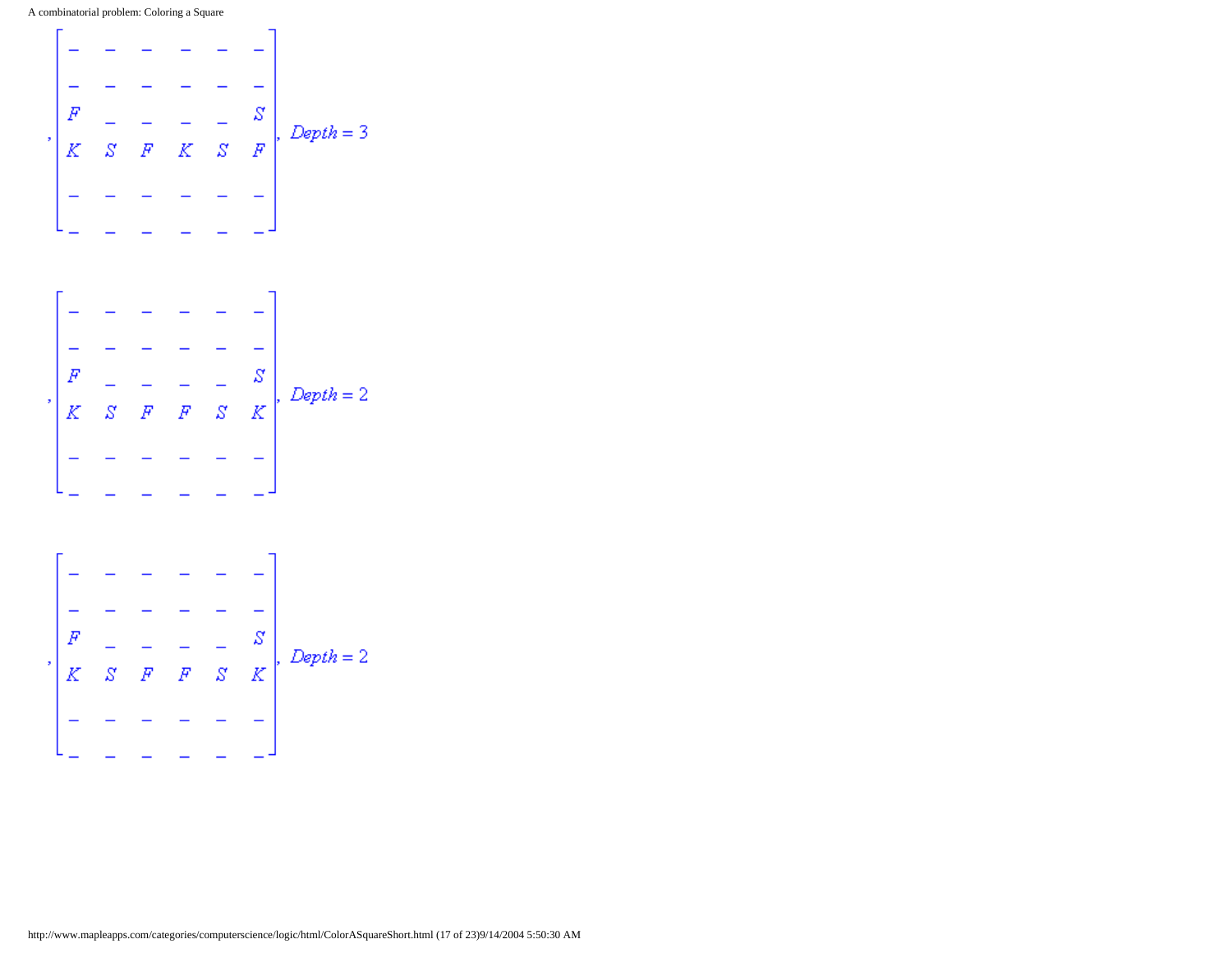

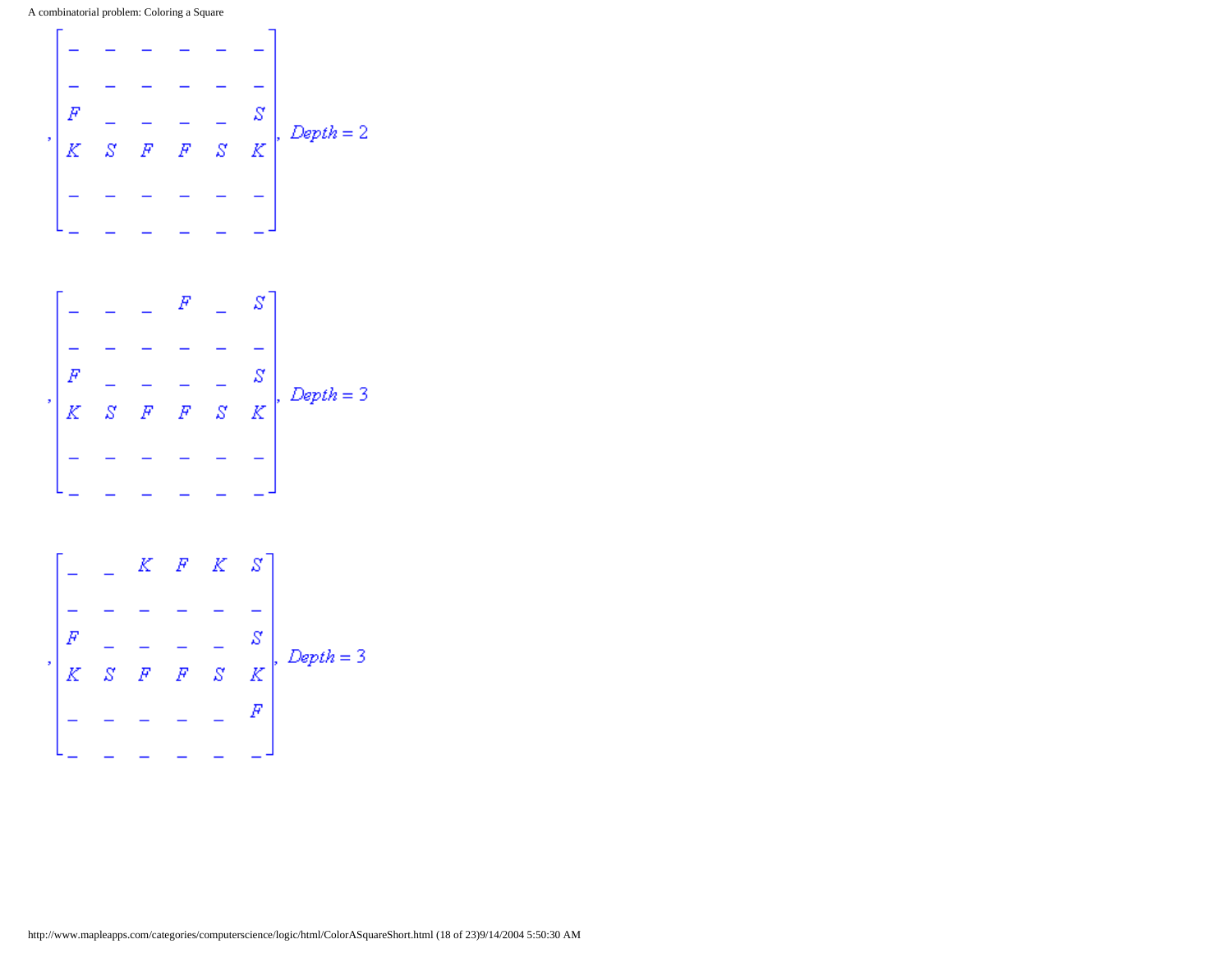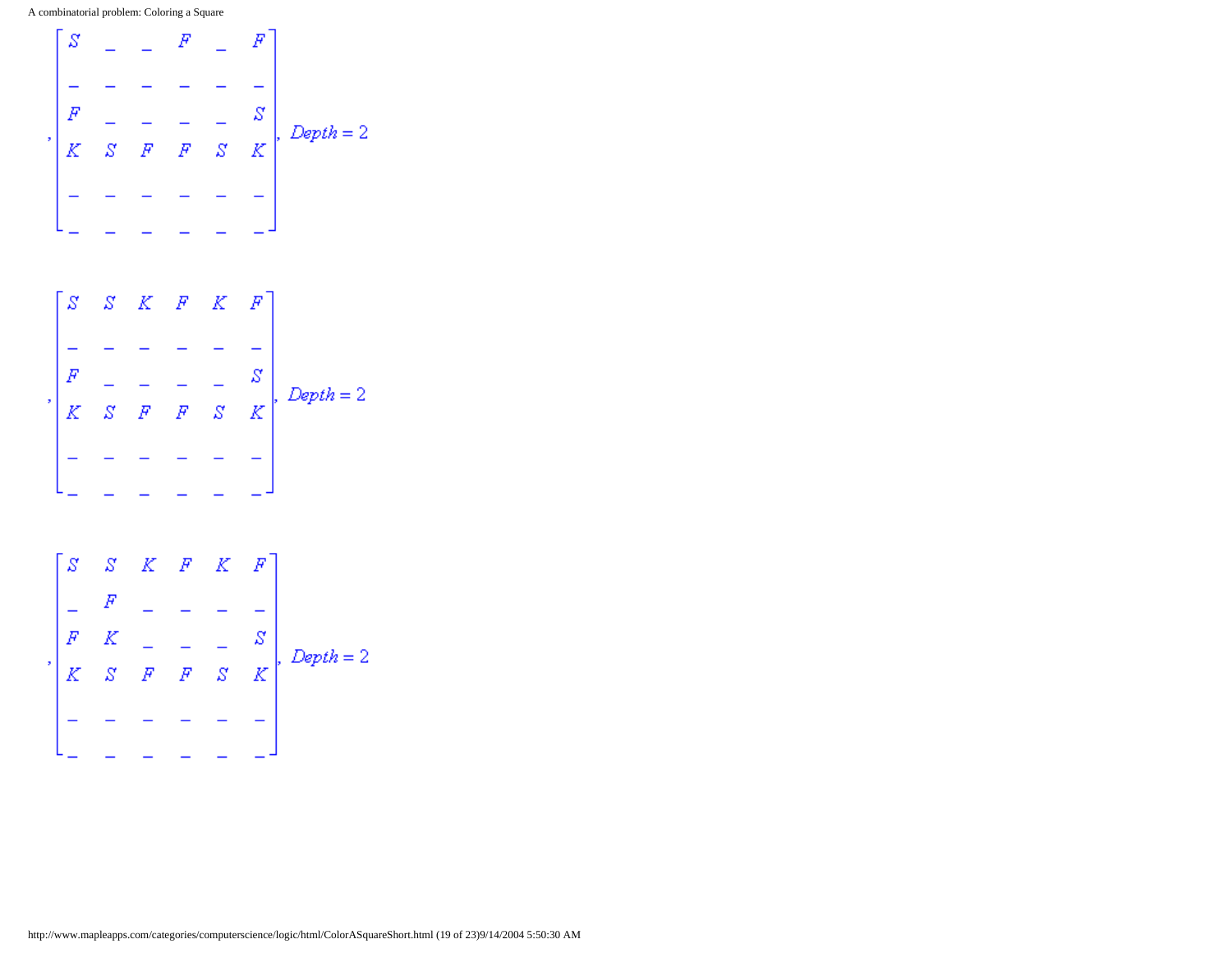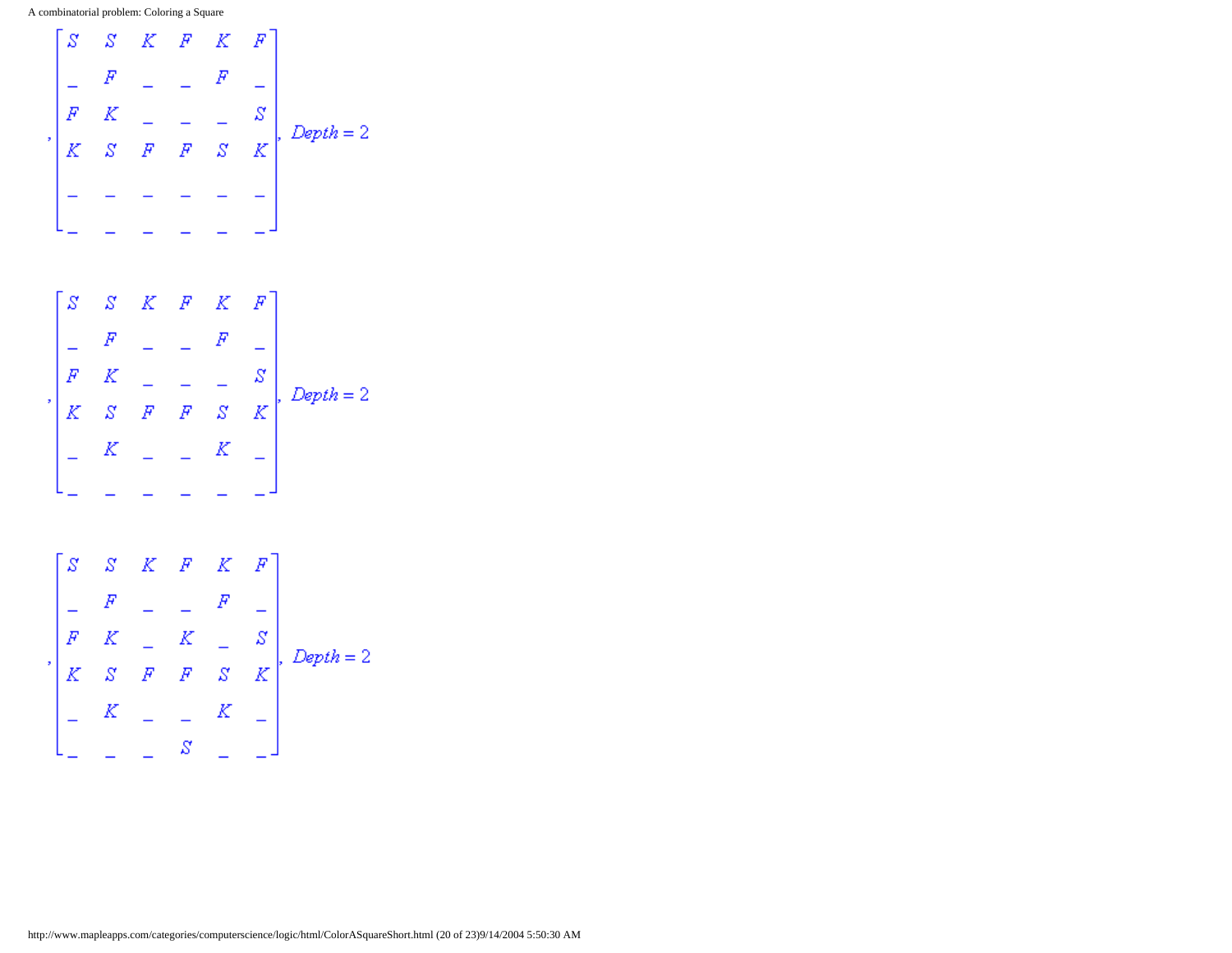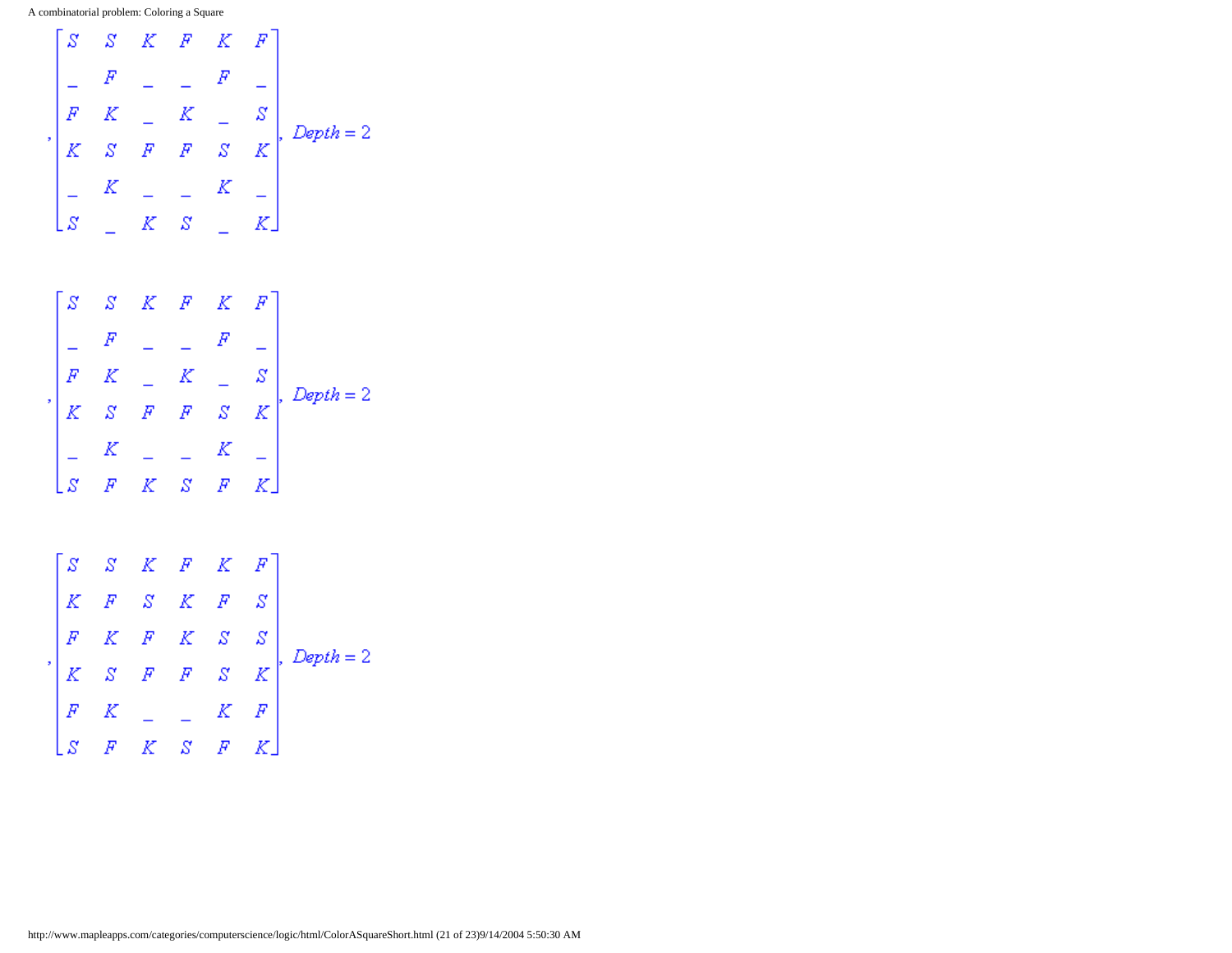

Unique solution:

|  | $\begin{bmatrix} S & S & K & F & K & F \\ K & F & S & K & F & S \\ F & K & F & K & S & S \\ K & S & F & F & S & K \\ F & K & S & S & K & F \\ S & F & K & S & F & K \end{bmatrix}$ |  |  |
|--|------------------------------------------------------------------------------------------------------------------------------------------------------------------------------------|--|--|
|  |                                                                                                                                                                                    |  |  |
|  |                                                                                                                                                                                    |  |  |
|  |                                                                                                                                                                                    |  |  |

#### > **time()-st;**

7.852

### > **use BC in &? ShowStats end;**

 $Sets = 0$ , Unsets = 1818, RuleOuts = 414, Elims = 3952, Transfers = 0, Pivots = 0, MaxLevel = 319, Guesses = 19, MaxDepth = 1

### > **use BR in &? ShowStats end;**

 $Sets = 7$ , Unsets = 1212, RuleOuts = 120, Elims = 2512, Transfers = 0, Pivots = 0, MaxLevel = 200, Guesses = 5, MaxDepth = 3

Note how few guesses are made in the master problem, and how shallow the search space is!!! Note how much faster this technique is!!!

There are never any guesses made in ByCols. The "guesses" that are reported above are merely the dummy guesses discussed earlier that are made to preserve its initial state.